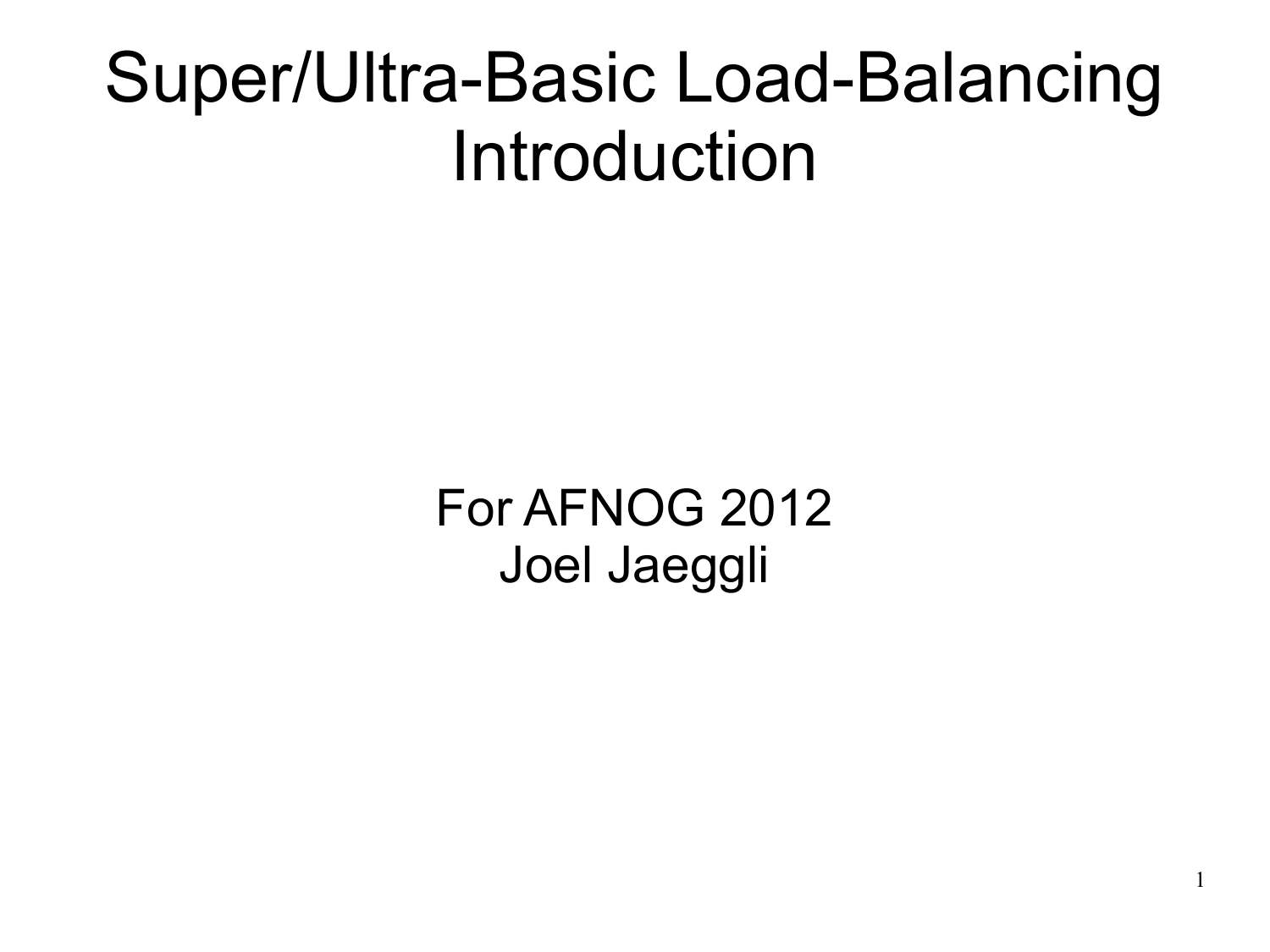## What is Load-balancing

- The act of dividing a workload between  $N > 1$ devices capable for performing a task.
- Multiple contexts in internet services where this concept occurs.
	- DNS
	- MX records
	- Multiple links (L2 trunks, L3 ECMP)
	- Multiple servers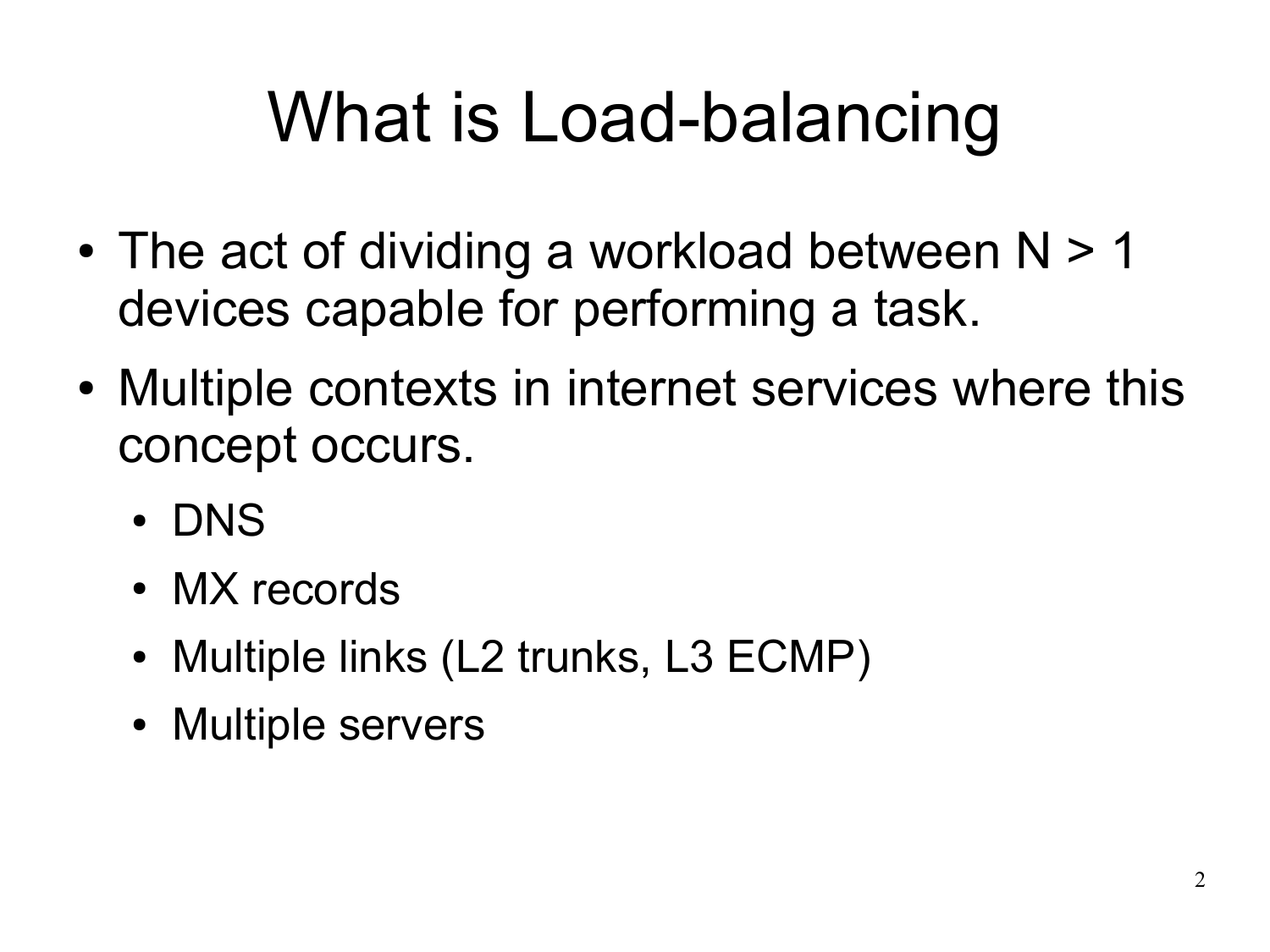### Goals

- Greater scalability
- Higher availability
- Reduced cost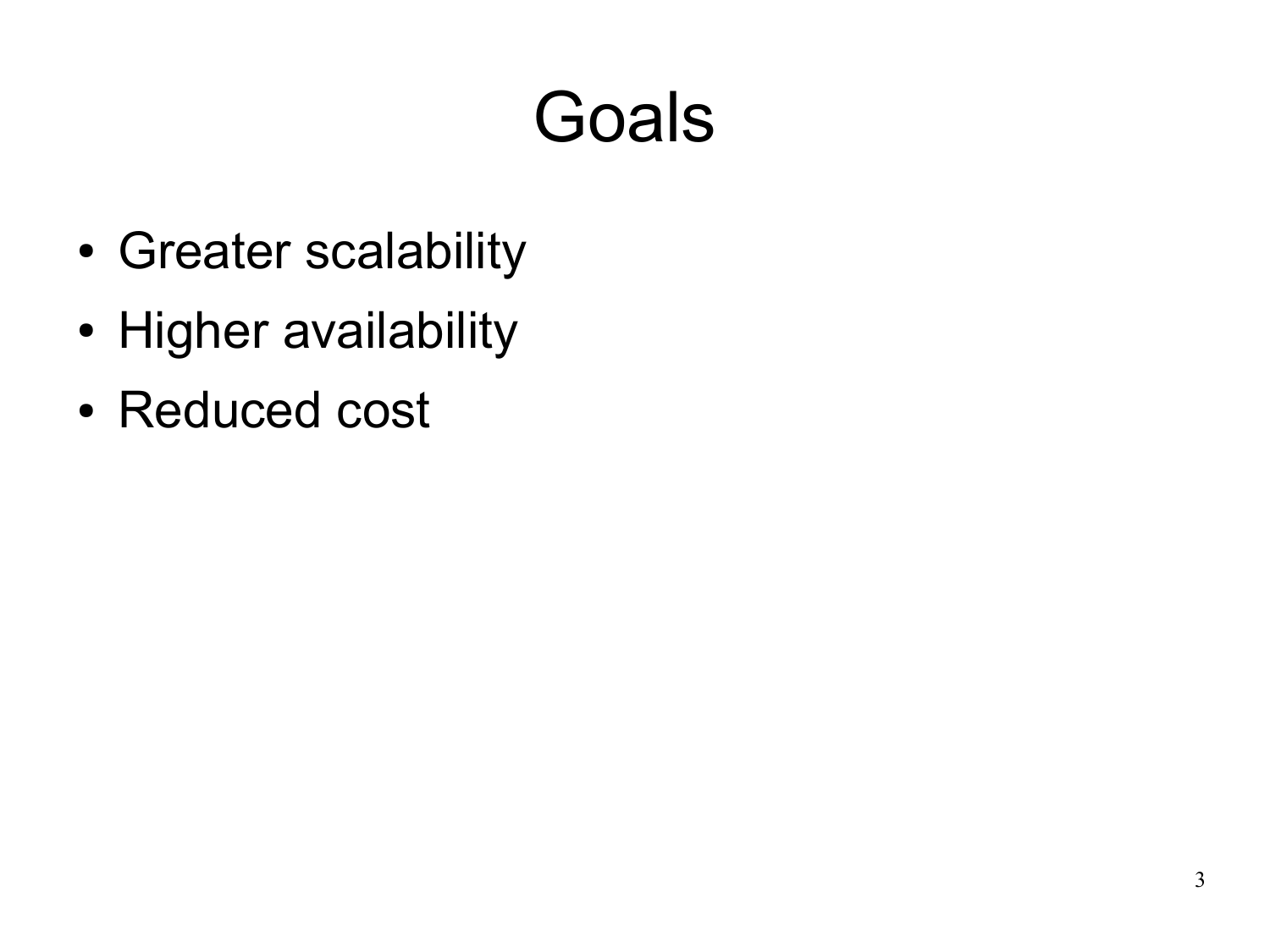## Examples – L2 trunk or L3 ECMP

- Stateless per-flow-load balancing
- Per-packet causes reordering so...
- XOR 5-tuple



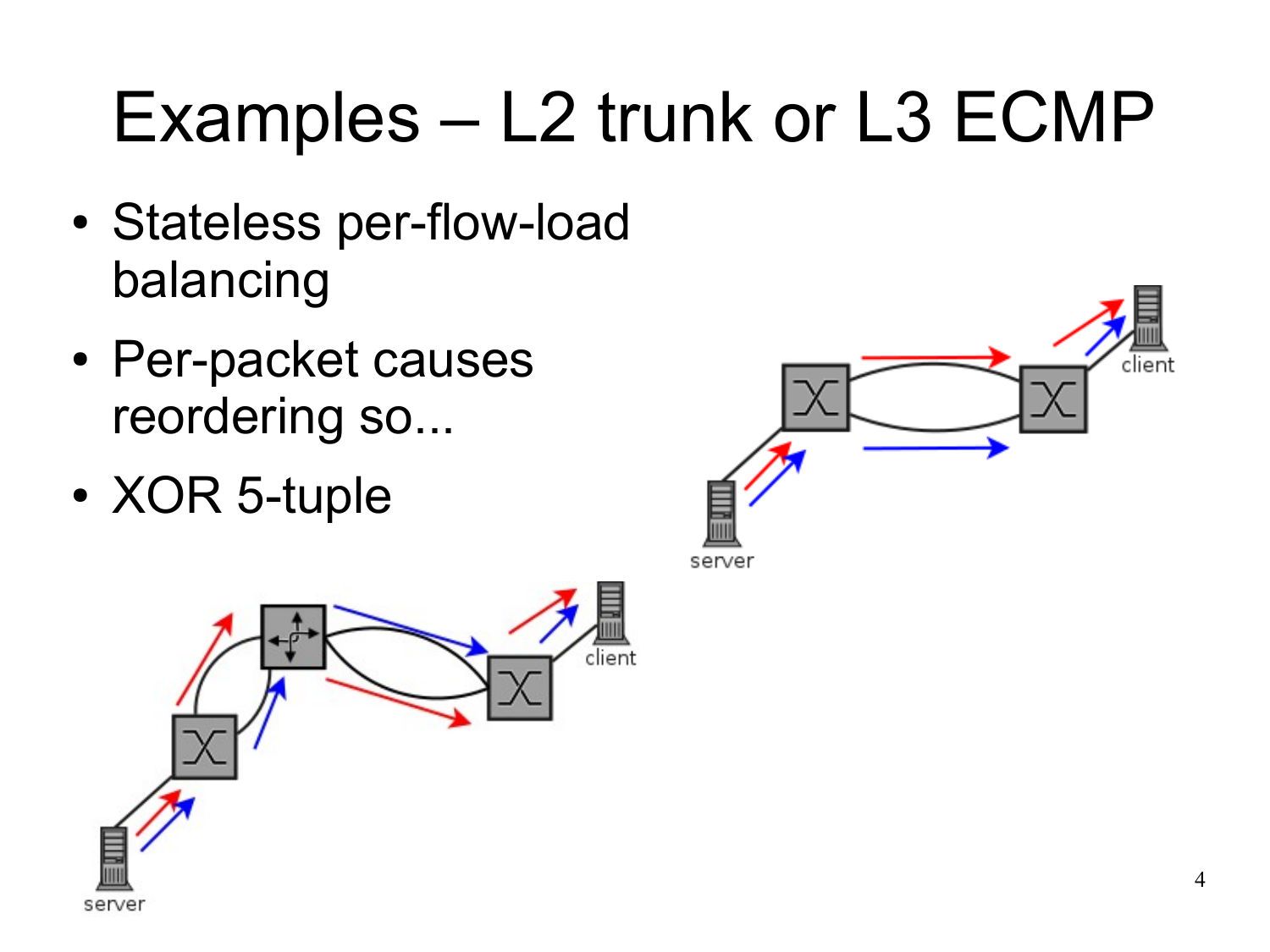## L3+L4 L4 or L7 Load-balancing

• IP+TCP or Application layer (http(s) imap etc)

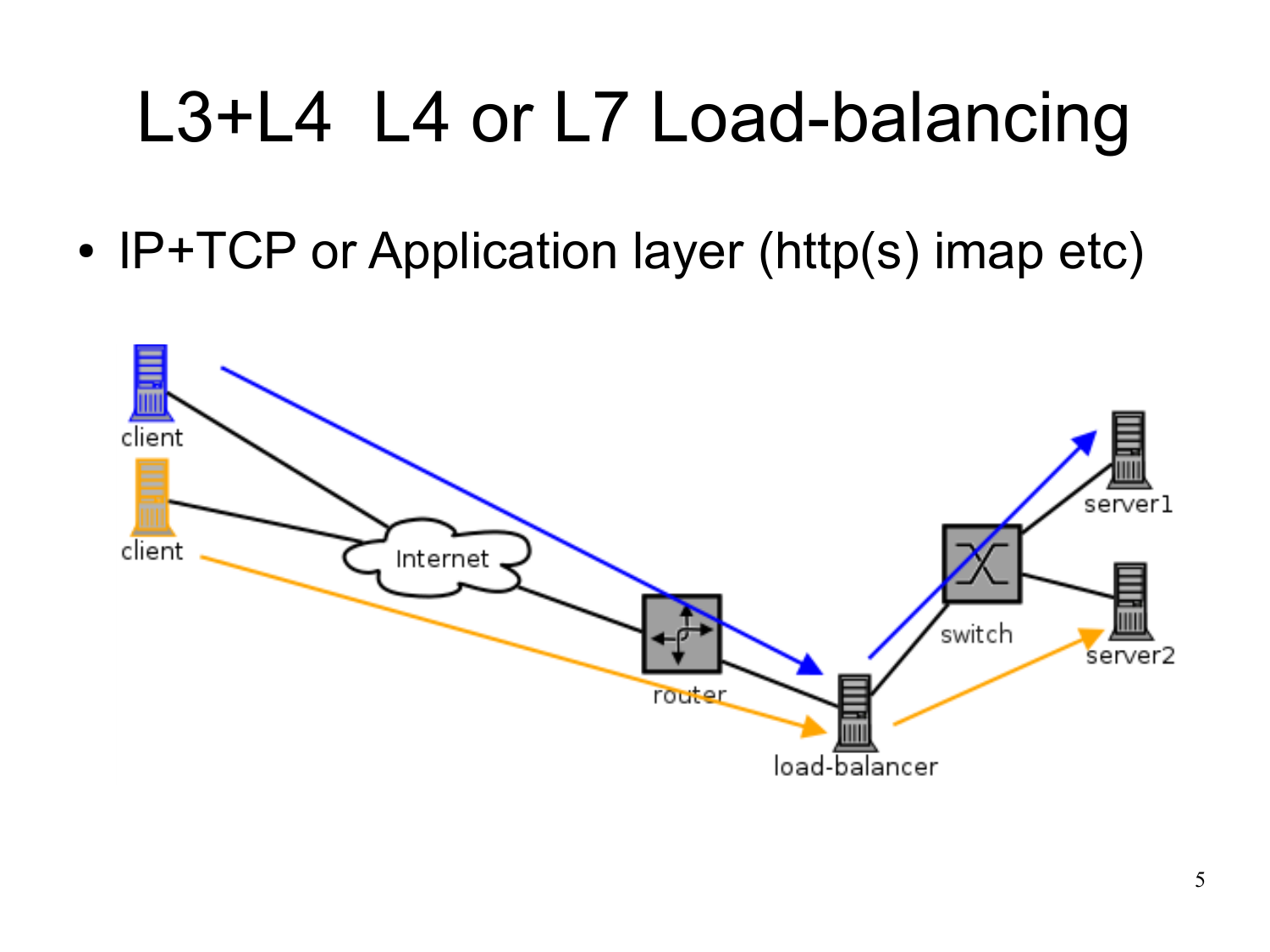## Applications

- L2/L3 Switches
	- LACP
	- L3ECMP
- $14 +$ 
	- Haproxy (L4, L7)
	- $\bullet$  NGINX (L7)
	- F5 LTM
	- A10
	- Netscalar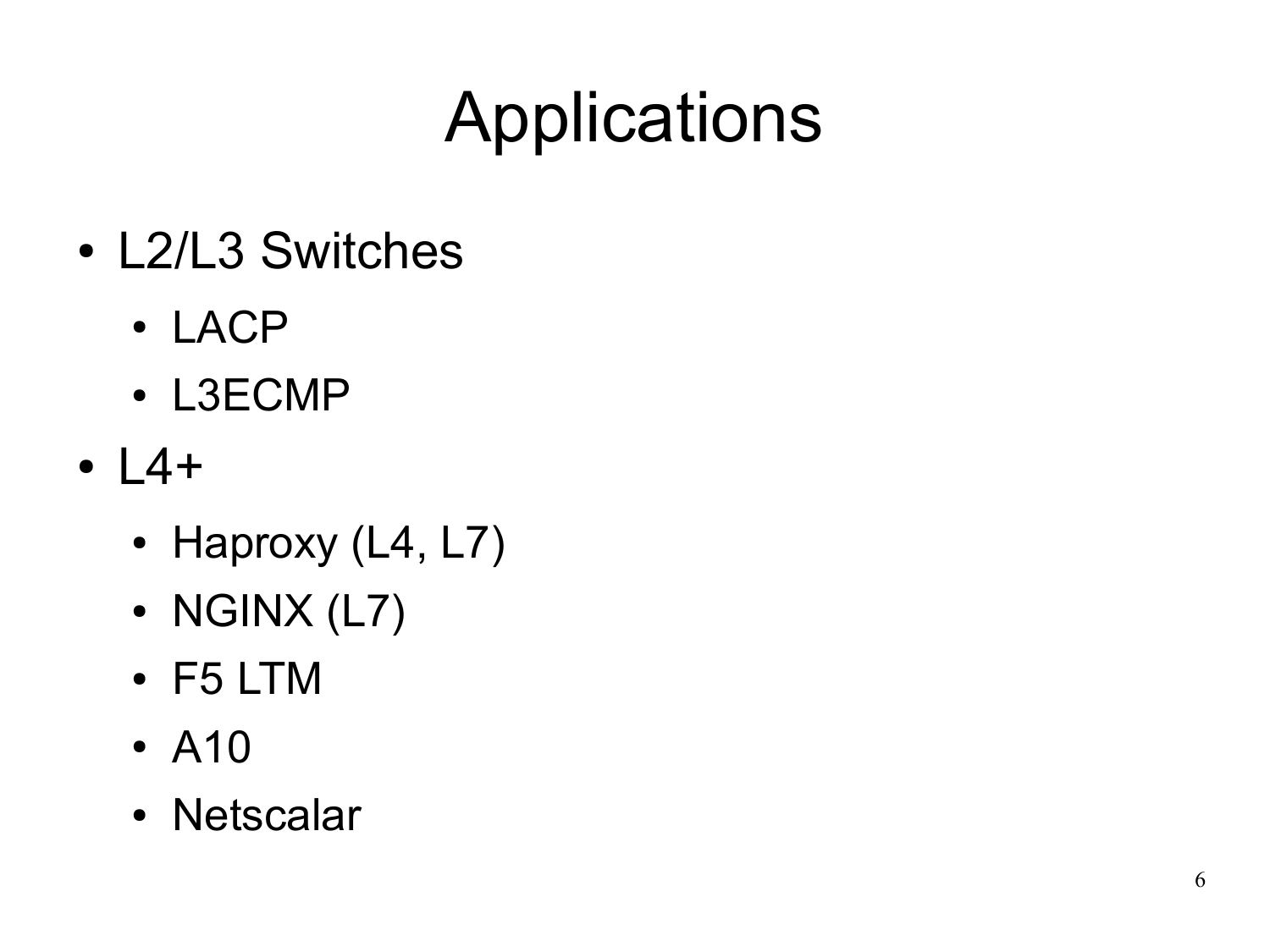### So what does an L4 load Balancer do.

- Looks and the Destination IP and Port to determine which pool of servers a connections is mount for.
- Forwards the incoming connection to one pool member on the basis of policy.
- Could be one-sided e.g. Direct-Server-Return
- Or Source-NAT
- Keep the connection pinned to the particular pool member by tracking the connection.
- How do you track?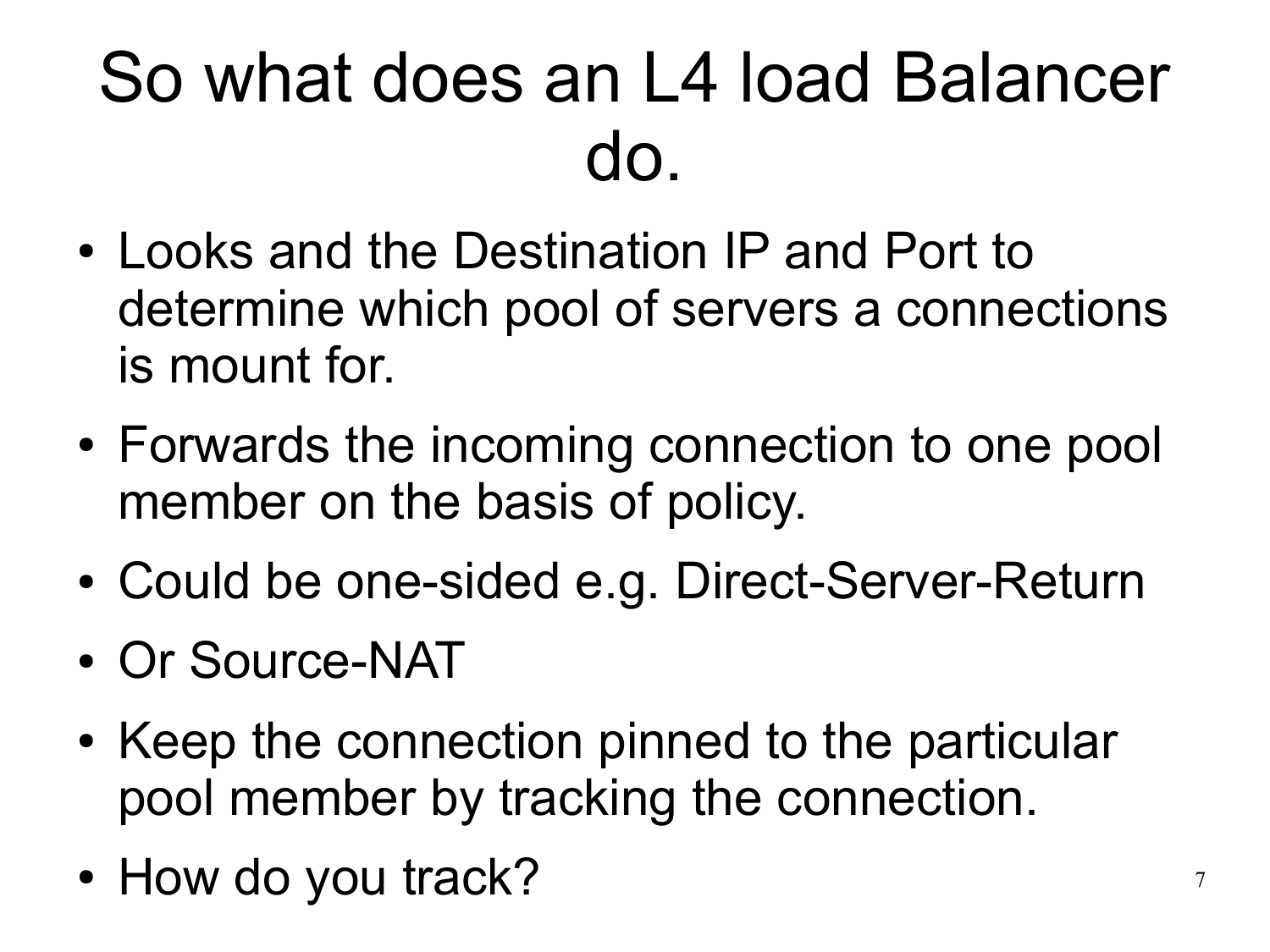## 5-tuple

- What is a 5-tuple
- XOR hash of source/dest ip, source/dest port, protocol number.
- IP header

| 32-bit IPv4 source address      |                |                             |  |  |
|---------------------------------|----------------|-----------------------------|--|--|
| 32-bit IPv4 destination address |                |                             |  |  |
| 0                               | 8-bit protocol | 16-bit UDP length           |  |  |
| 16-bit UDP source port          |                | 16-bit UDP destination port |  |  |
| 16-bit UDP length               |                | 16-bit UDP checksum         |  |  |
| Data (and possible pad byte)    |                |                             |  |  |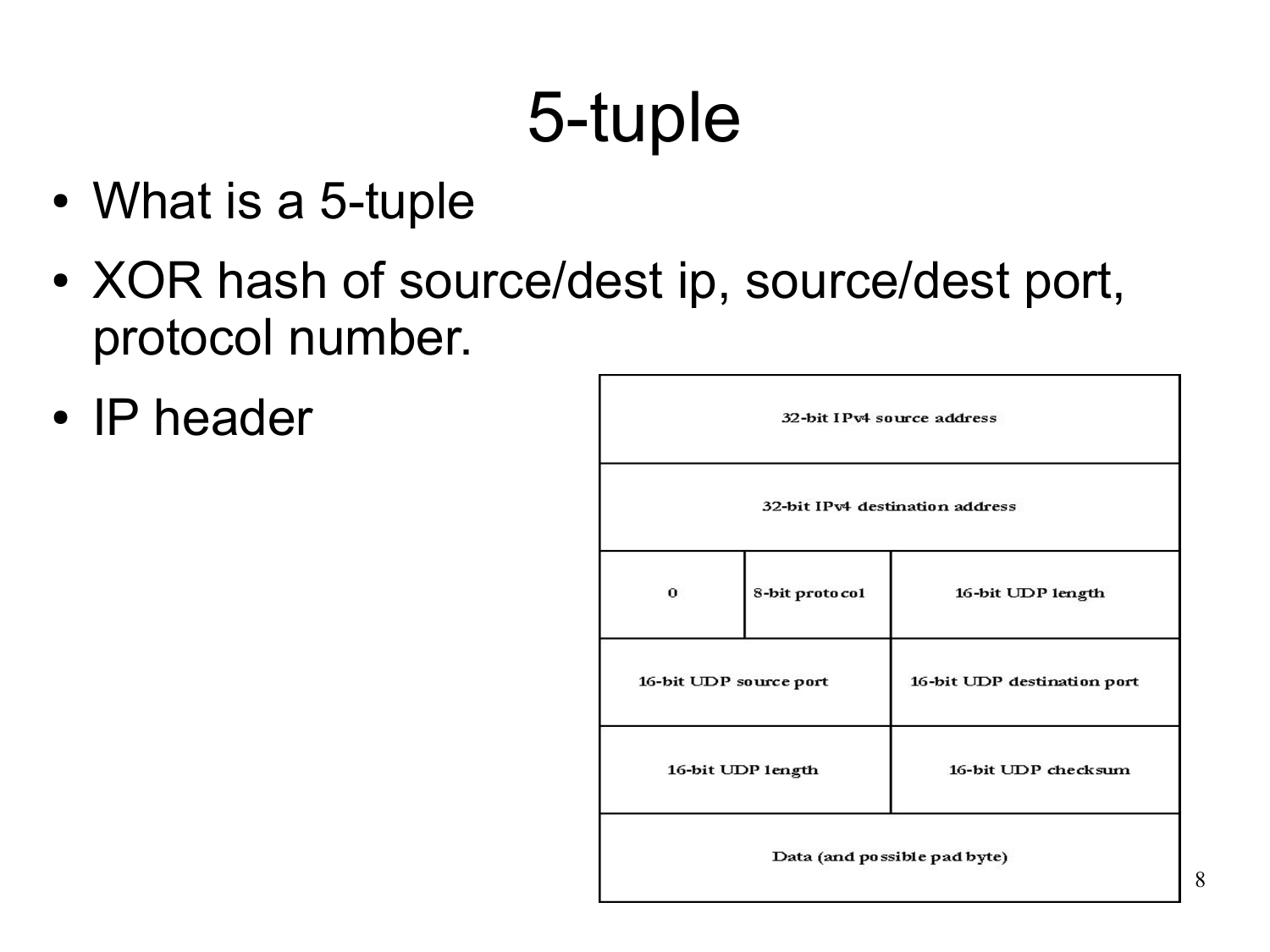#### 5-tuple continued • TCP Headers

|                           | 16 bit Source Port      |                               | <b>16 bit Destination Port</b> |  |
|---------------------------|-------------------------|-------------------------------|--------------------------------|--|
|                           | 32 bit Sequence Number  |                               |                                |  |
|                           |                         | 32 bit Acknowledgement Number |                                |  |
| 4 bit<br>header<br>length | 6 bit<br>reserved       | 6 bit<br>flags                | 16 bit Window                  |  |
|                           | 16 bit Checksum         |                               | 16 bit Urgent Pointer          |  |
|                           | <b>Options</b> (if any) |                               |                                |  |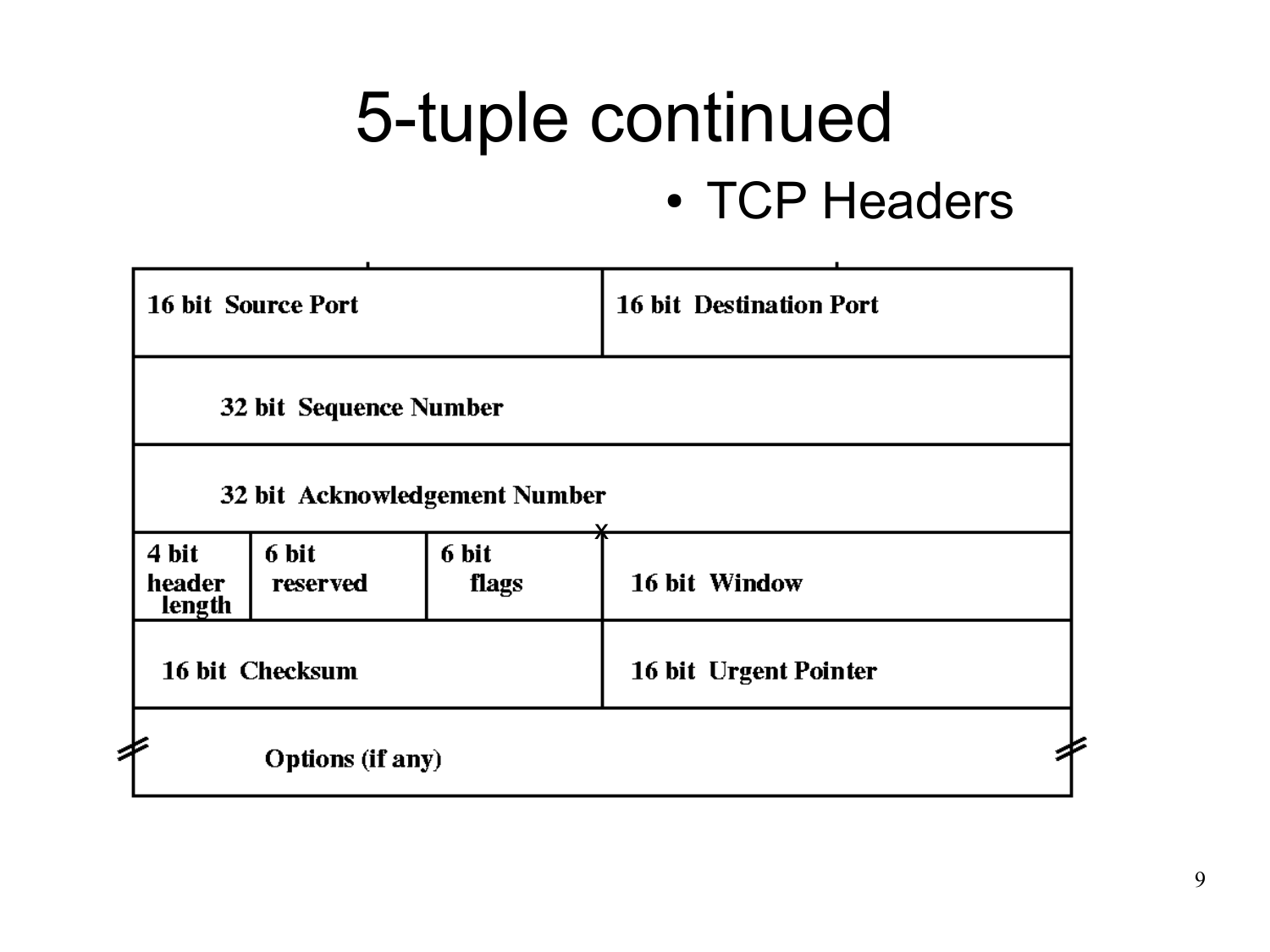## What does an L7 load balancer do?

- An L7 load balancer answers incoming connection requests.
- It understands the protocol being spoken across the connection (e.g. HTTP IMAP FTP etc).
- On the basis of either 5-tuple hash or some higher layer value, (example a URI or a cookie or both) the request is directed to a member of the appropriate pool.
- L7 is another word for proxy or ALG (Application Layer Gateway).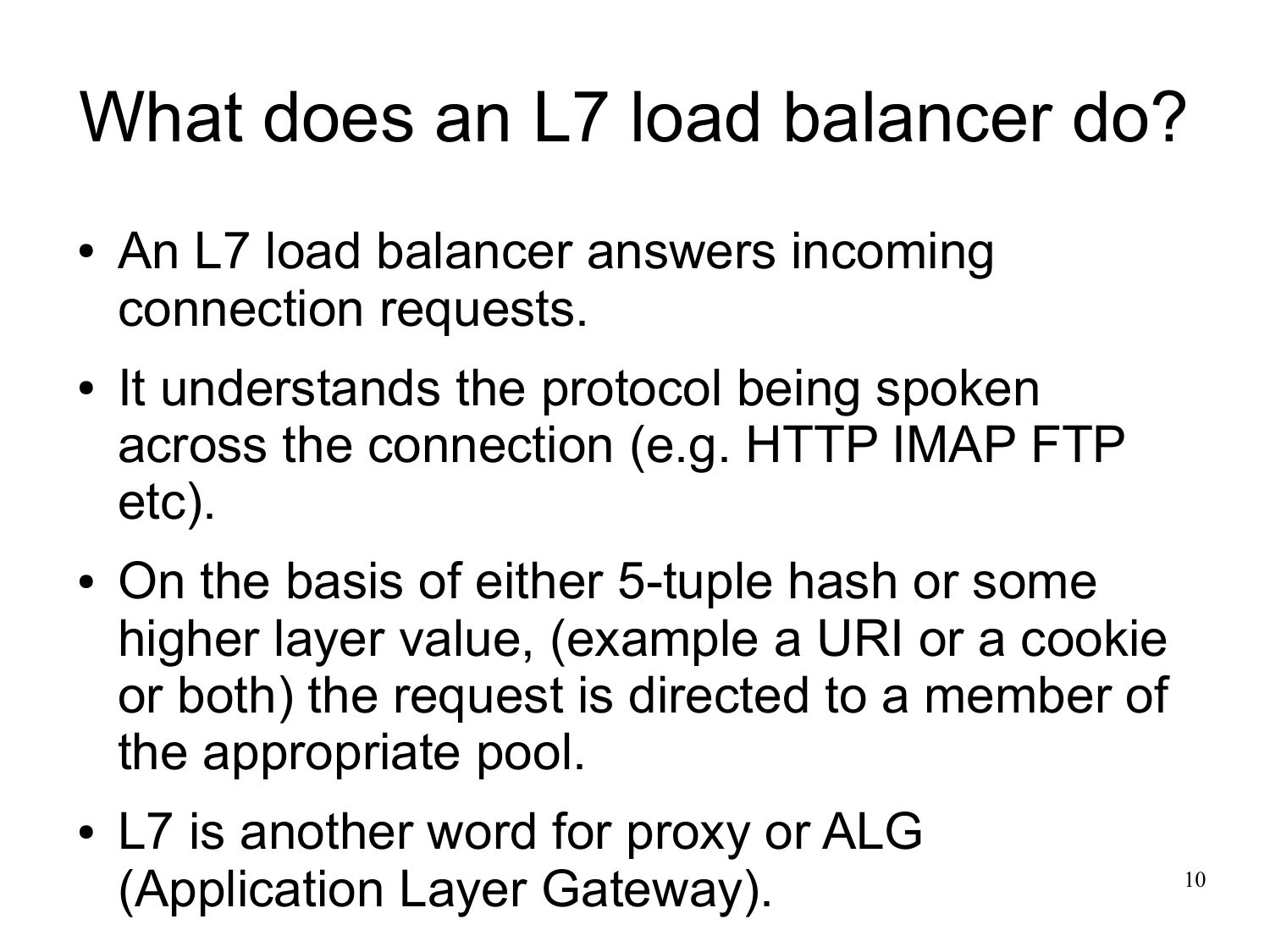## Isn't L7 going to be slower than L4?

- Probably but not always.
- Importantly there are optimizations that can reduce the expense.
	- TCP syn-cookies
	- Connection pooling
	- Consider 3-way handshake

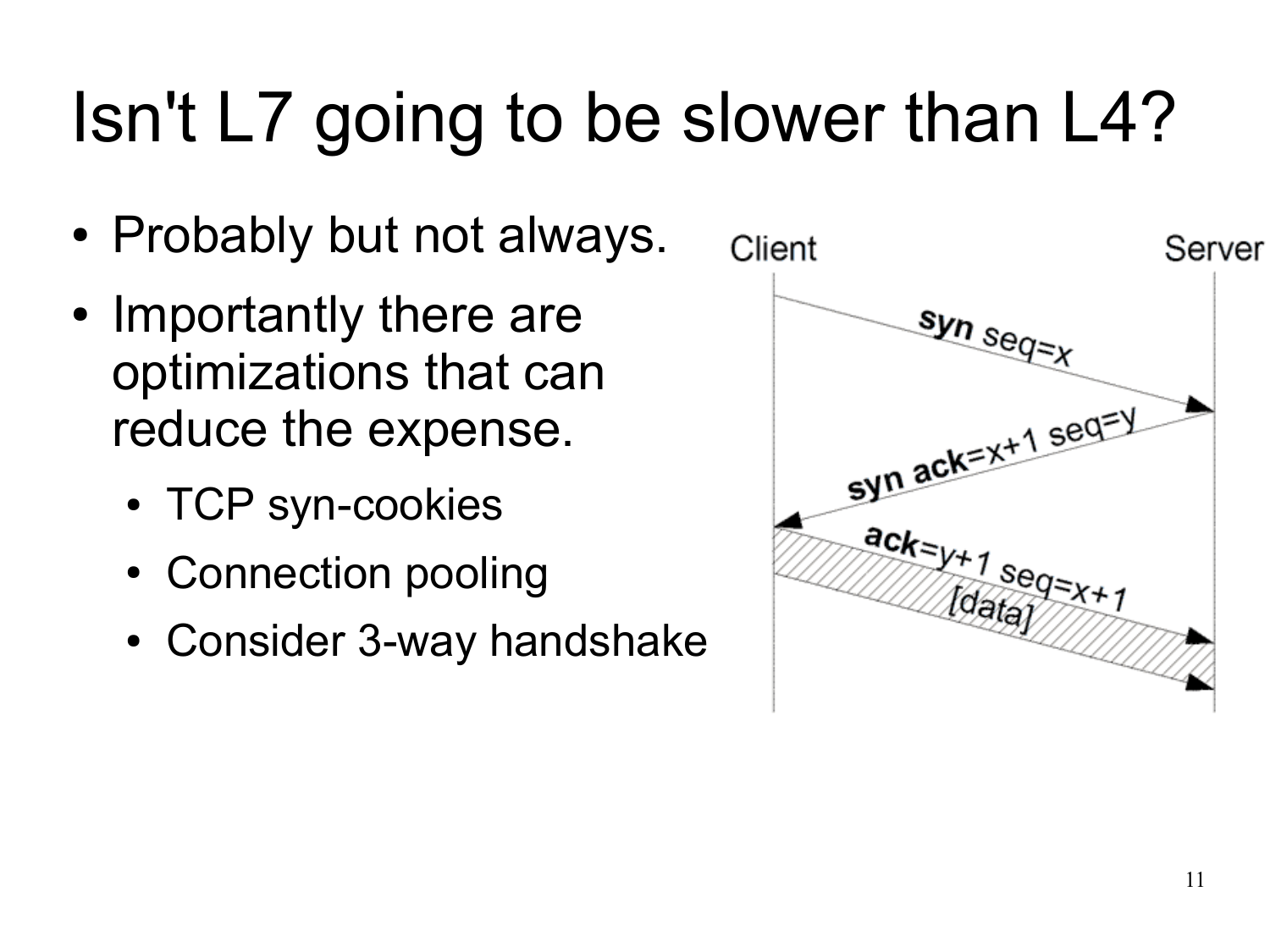### Applications - Cont

- Open source
	- Apache mod\_proxy\_balance
	- Haproxy
	- NGNIX
	- LVS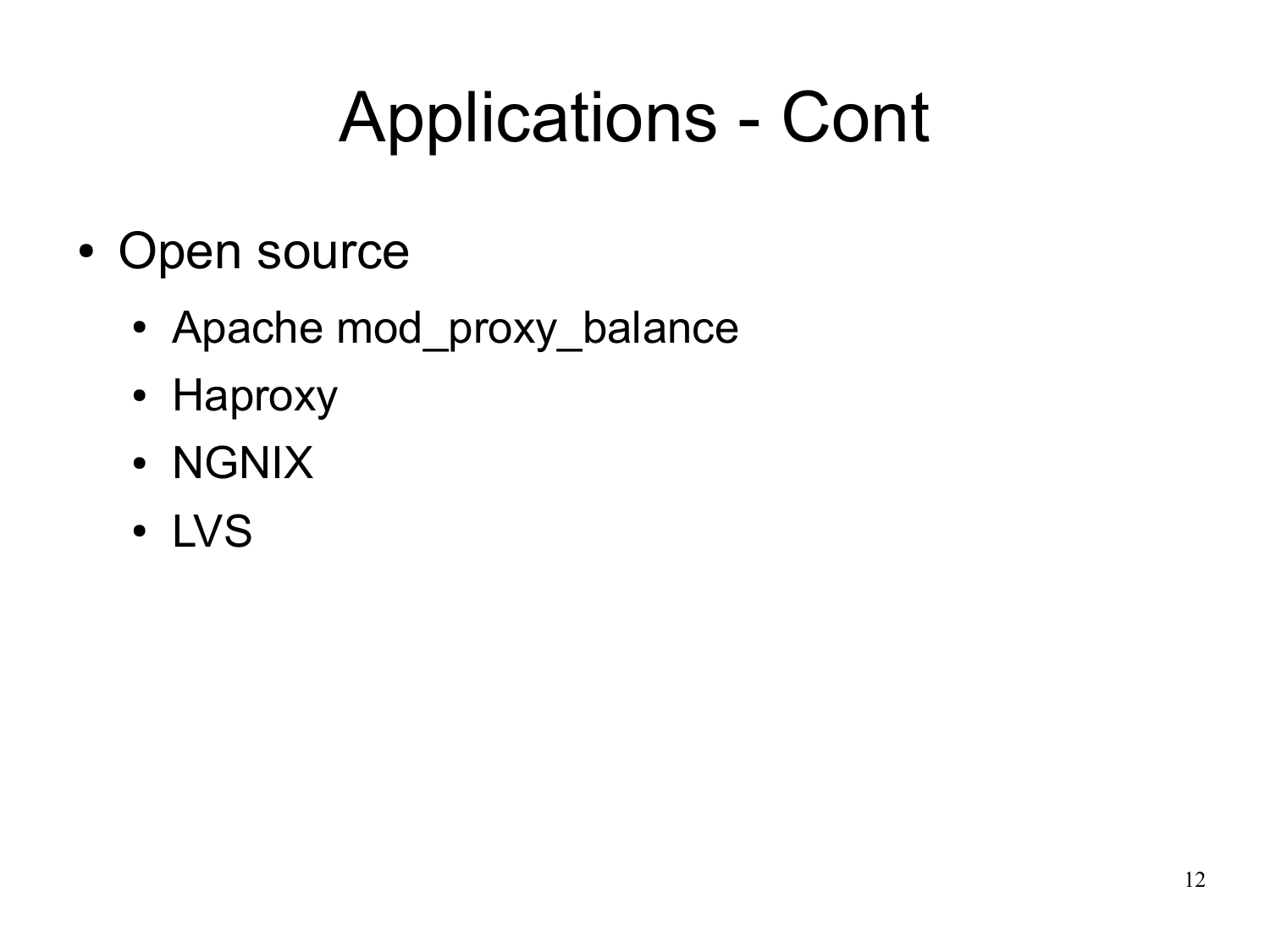## Applications Commercial

- Commercial
	- $\cdot$  F5
	- Netscalar
	- $\bullet$  A10
- Benefits of a commercial approach
	- Coordination of supporting elements
		- Routing
		- DNS
		- Complex health checks
		- HA
	- Can have ASIC based acceleration.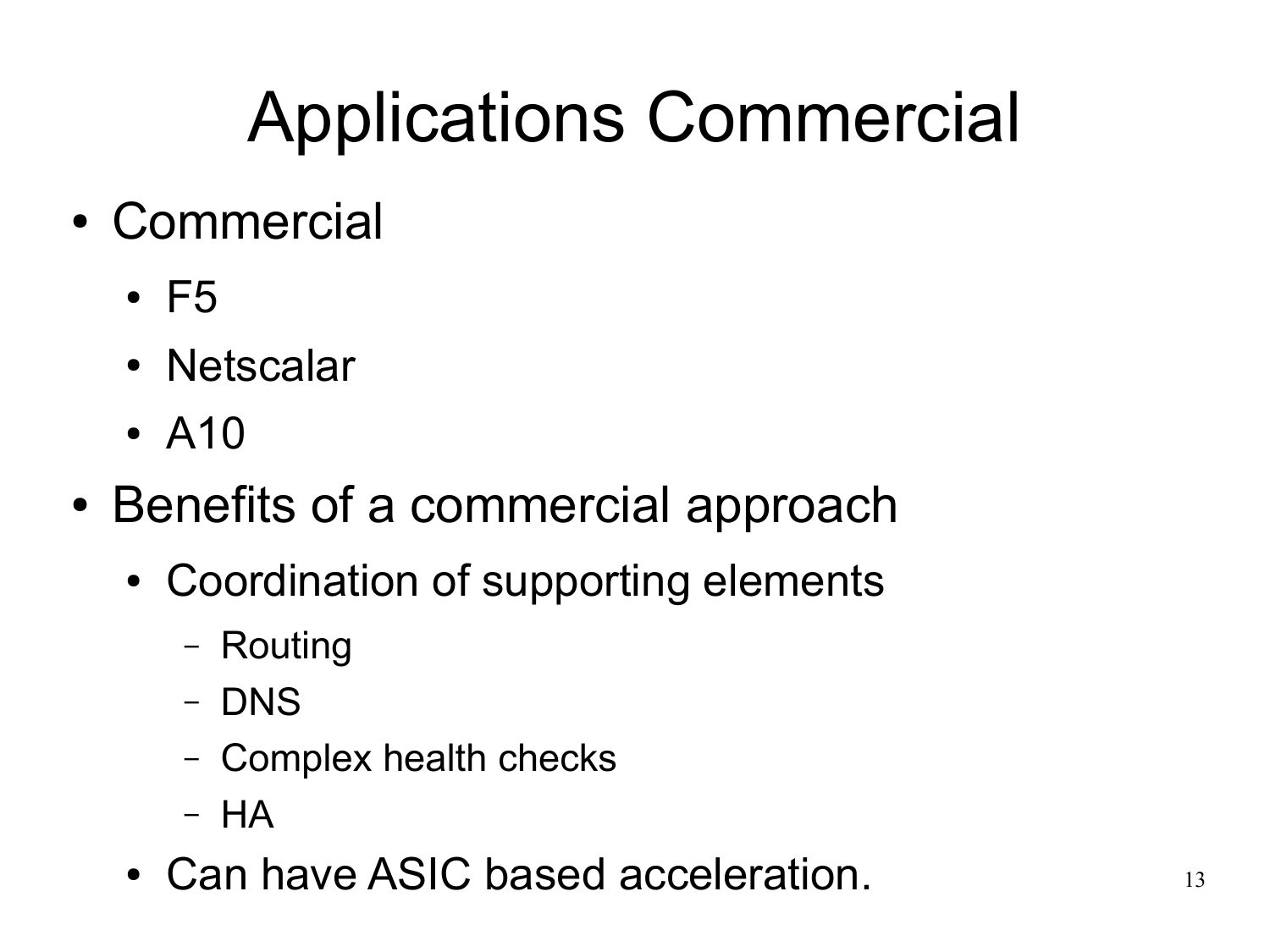## High Availability Approaches

- Active-Passive
	- VRRP
	- State replication
- Active-Active
	- State-replication considerations
- Horizontally scaled
	- GTM DNS based approach
	- L3ECMP (routed)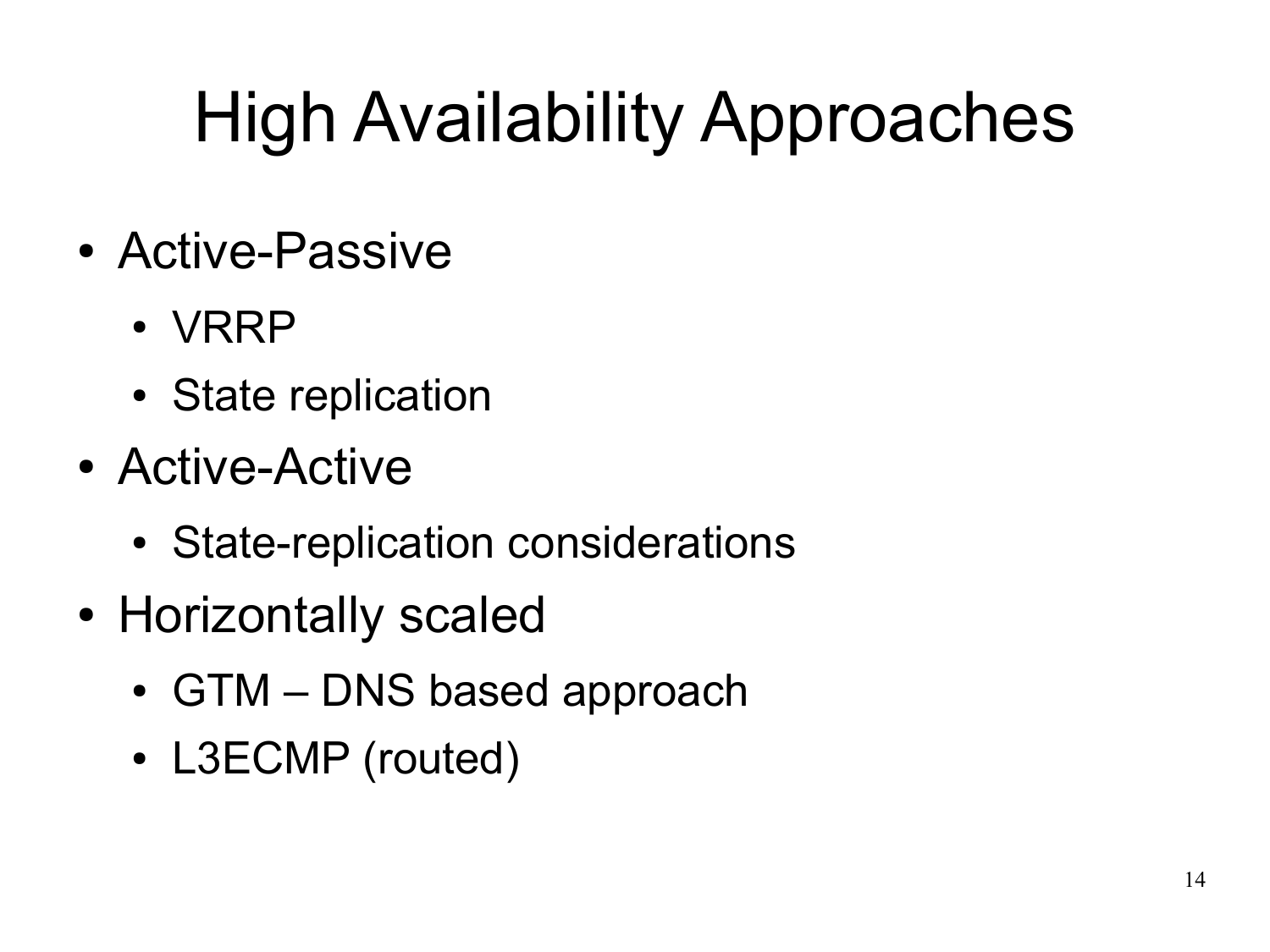#### HA - active/passive

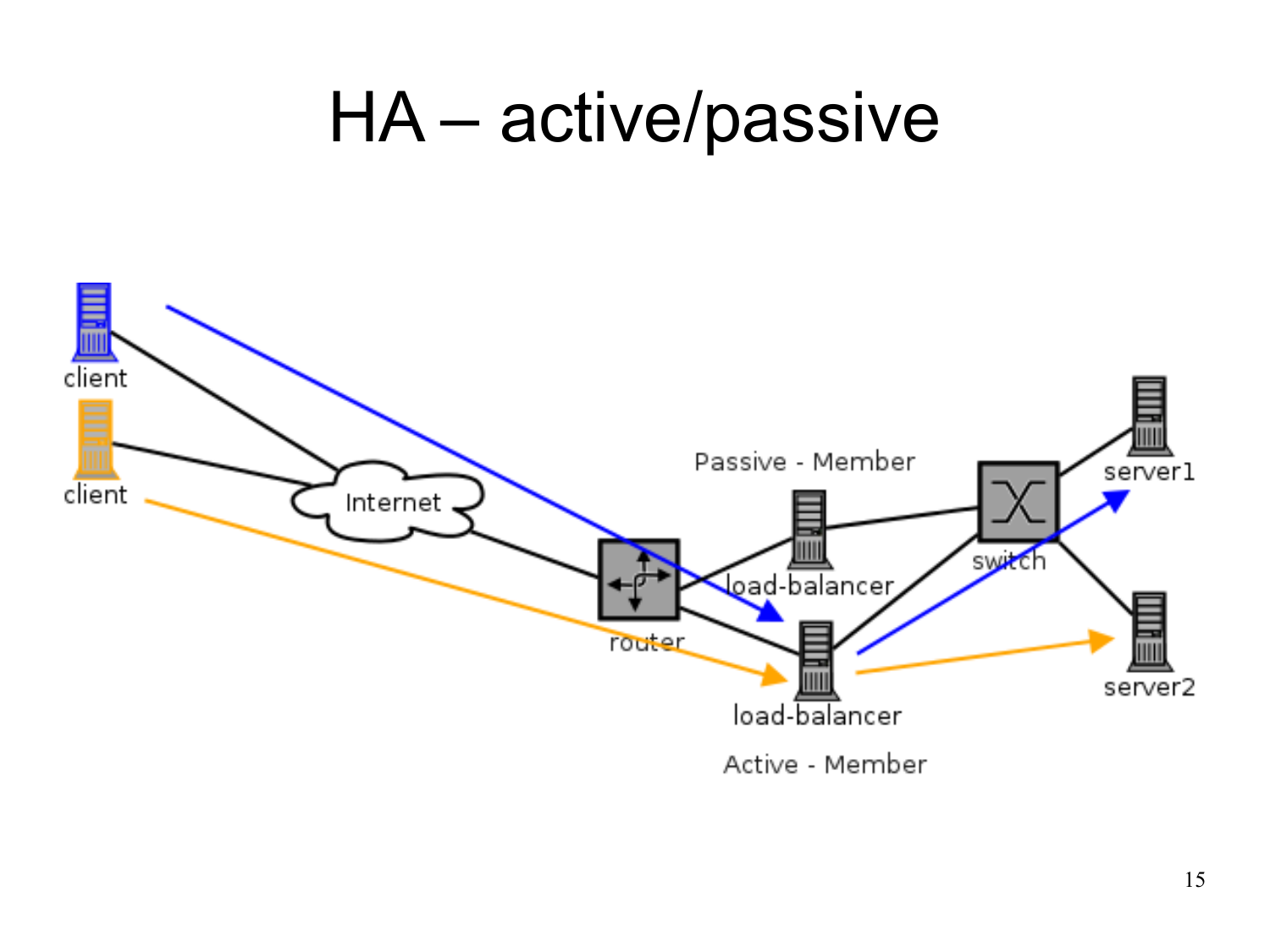#### HA - active/passive - failover

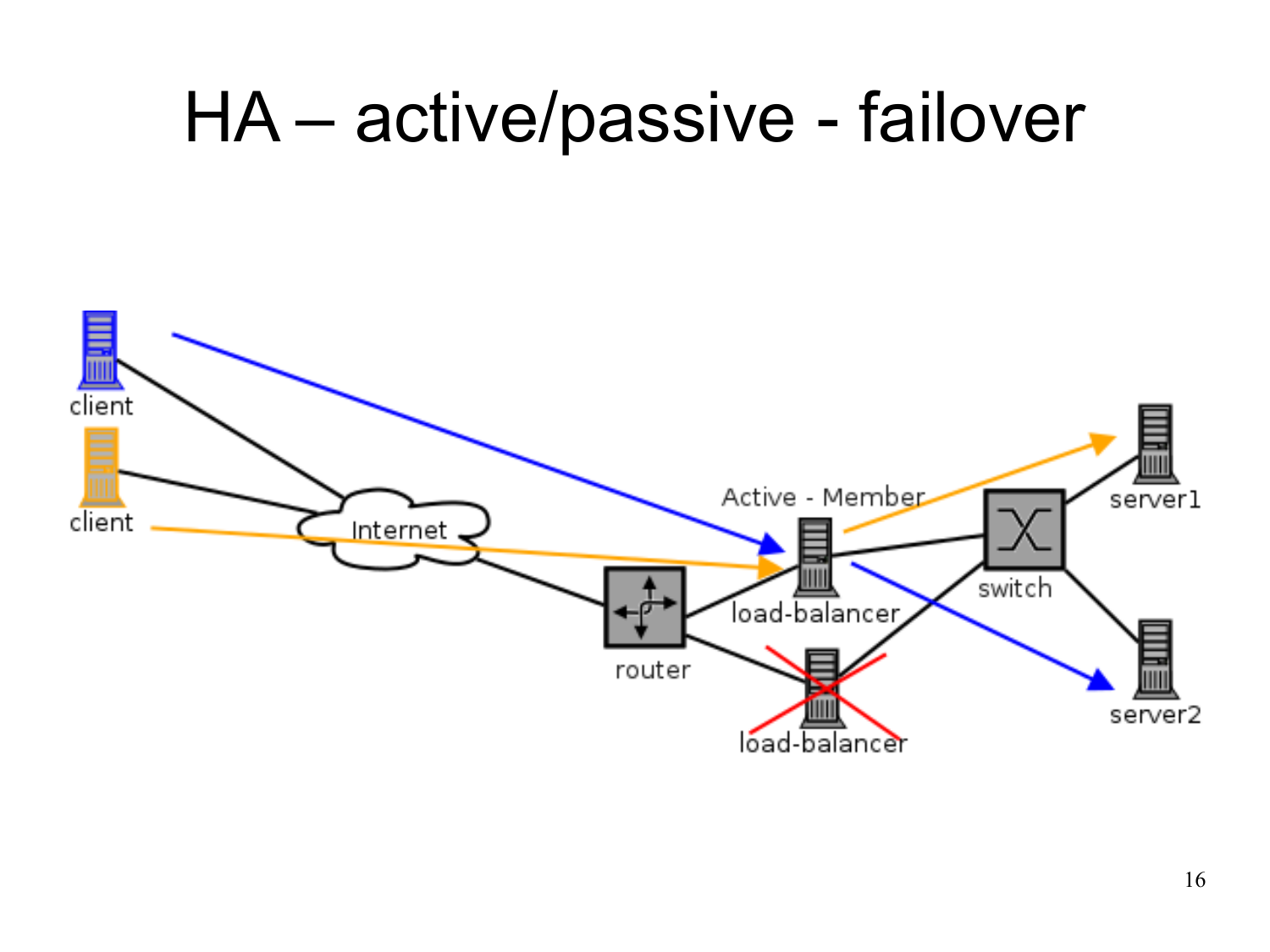### HA - active/passive failover with replication

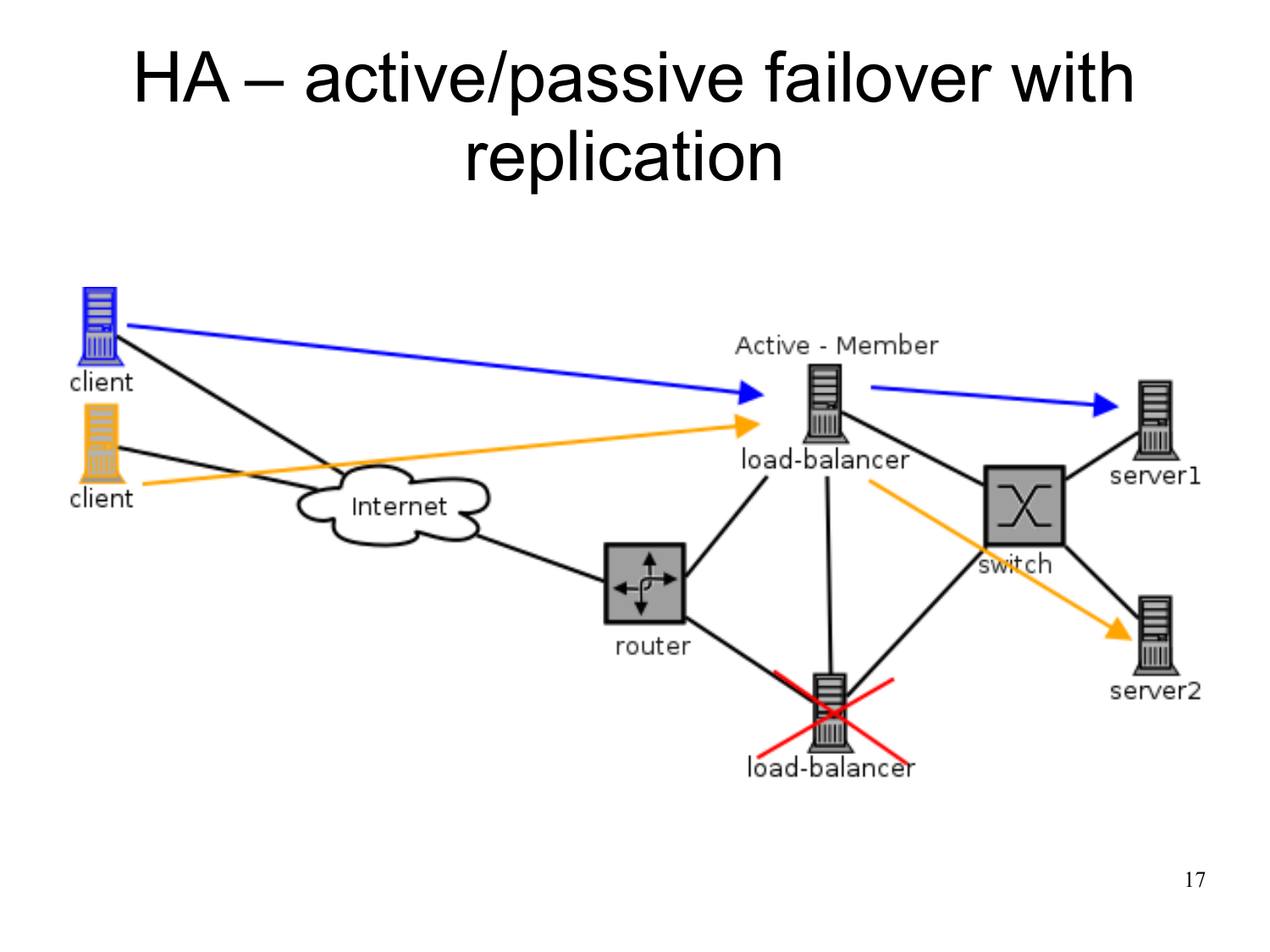### Active / Passive

- Active-passive failover requires a mechanism
- Could use:
	- VRRP (Virtual Router Redundancy Protocol)
	- CARP (Common Address Redundancy Protocol)
- If failover is not coordinated with load-balancerhealth, a failed load-balancer may remain active (coordination problem).
- If state is not replicated between load balancers, failover will not account for existing connections (not a problem for short-lived connections with no affinity)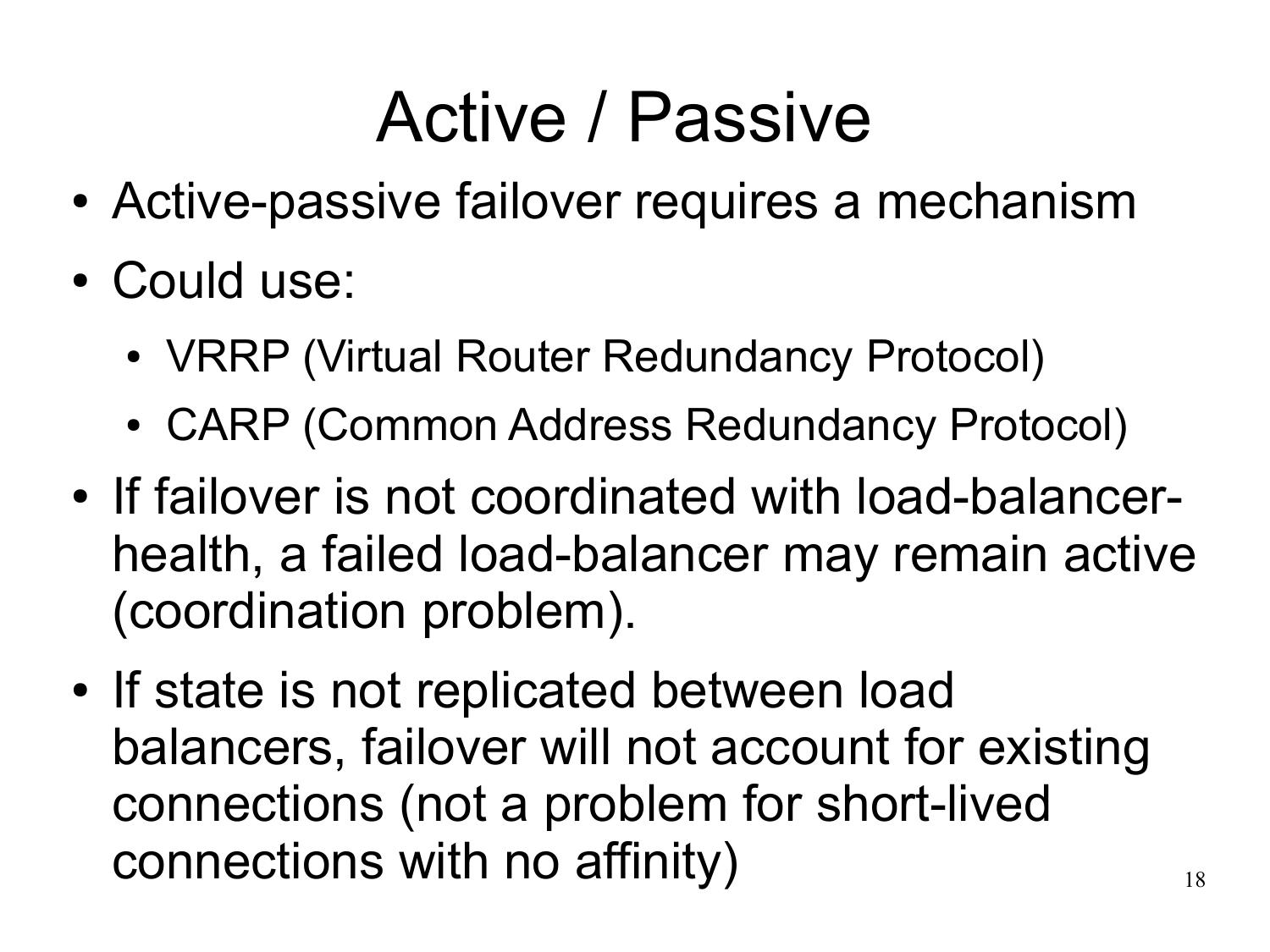### Active / Passive Cont

- Affinity can be preserved with a Cookie
- LVS (linux virtual server) can do statereplication (using a kernel module)
- State-replication doesn't help with scaling performance-wise (at all)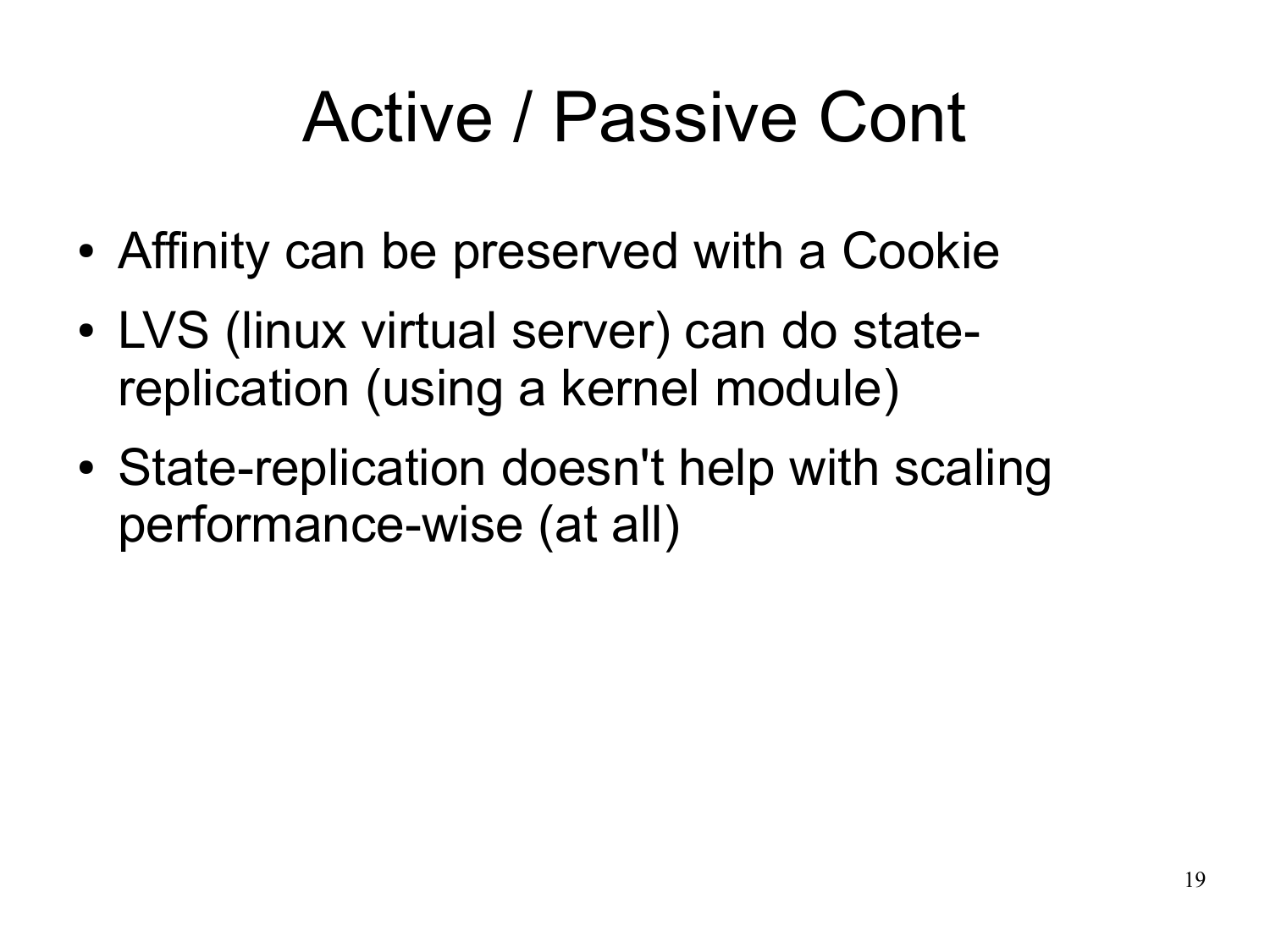#### Active/Active

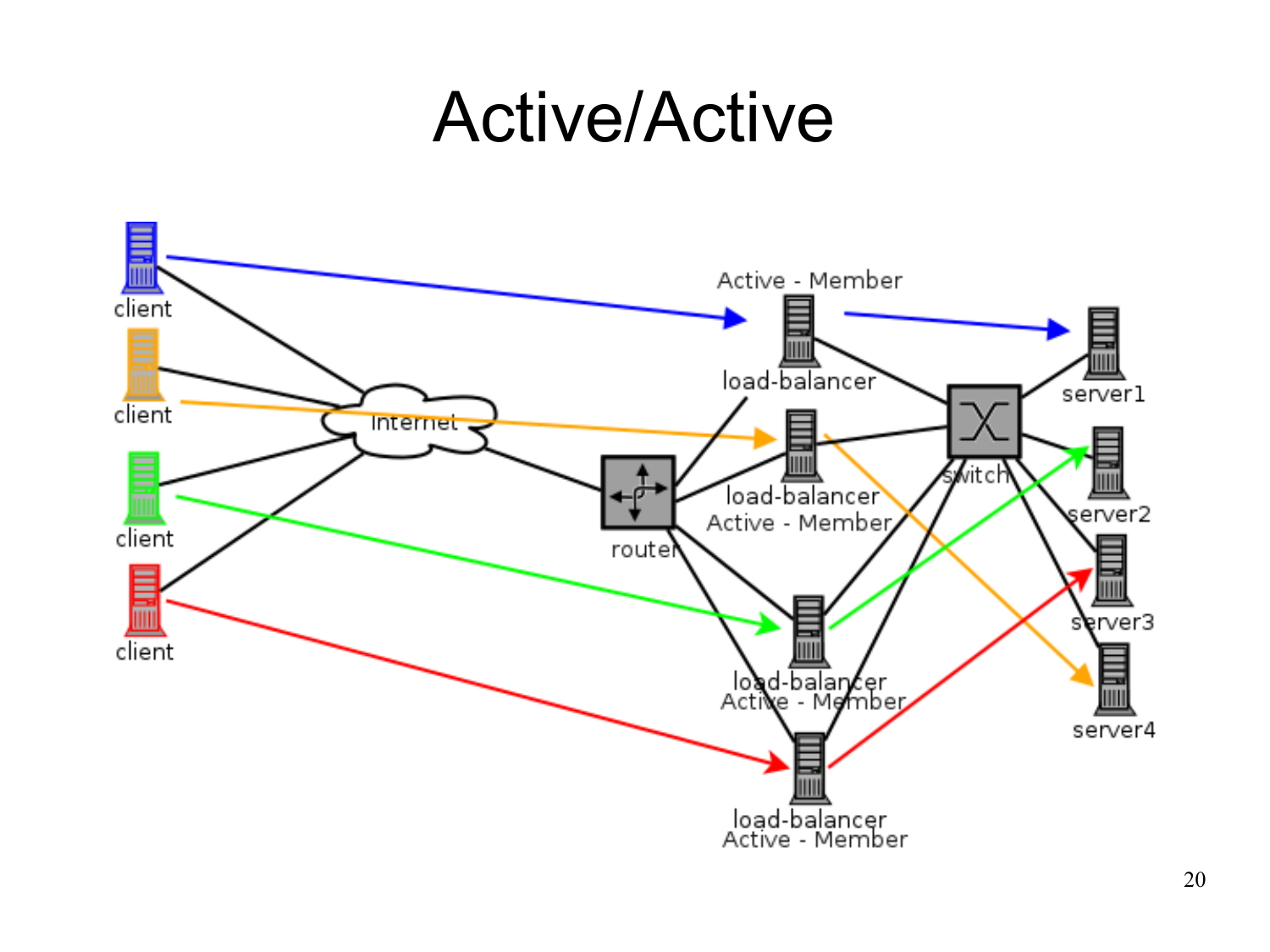### Active/Active – How?

- Need a mechanism to distribute requests to multiple front end load-balancers. In effect, a load balancer for your load balancers.
- HOW?
	- DNS e.g. each LB has a separate ip address associated with resources it's load-balancing
		- Return one or more resource records either randomly or on some externally instrumented basis.
		- Fail load balancers in or out using health check or manually
	- L2 or L3 stateless plus sticky mechanism.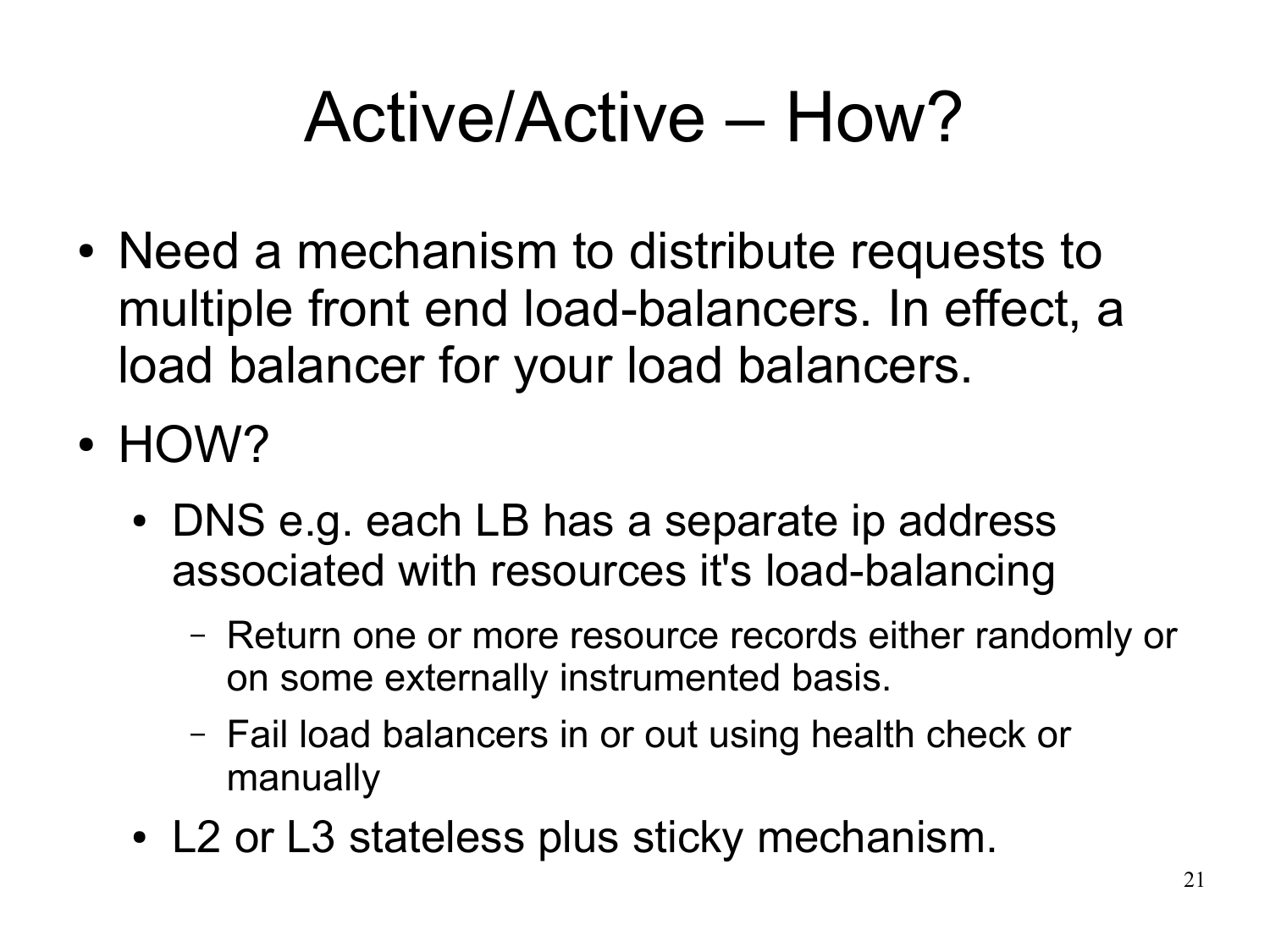### Active/Active – Stateful vs Not

- Stateful is typically done by clusters of commercial loadbalancers. State replication can be expensive and imperfect.
	- At scale, can be extremely expensive
	- Memory on cluster members and bandwidth/cpu for replication is the limiting factor for state and connections per section.
- Stateless
	- In the DNS case resource records for a failed LB have to time out of caches before that LB stops being used.
	- In the L3-ECMP case a failure will cause some fraction of connections to rehash across other load-balancers anywhere from a quarter to half (they will then be rendered out of state and lost).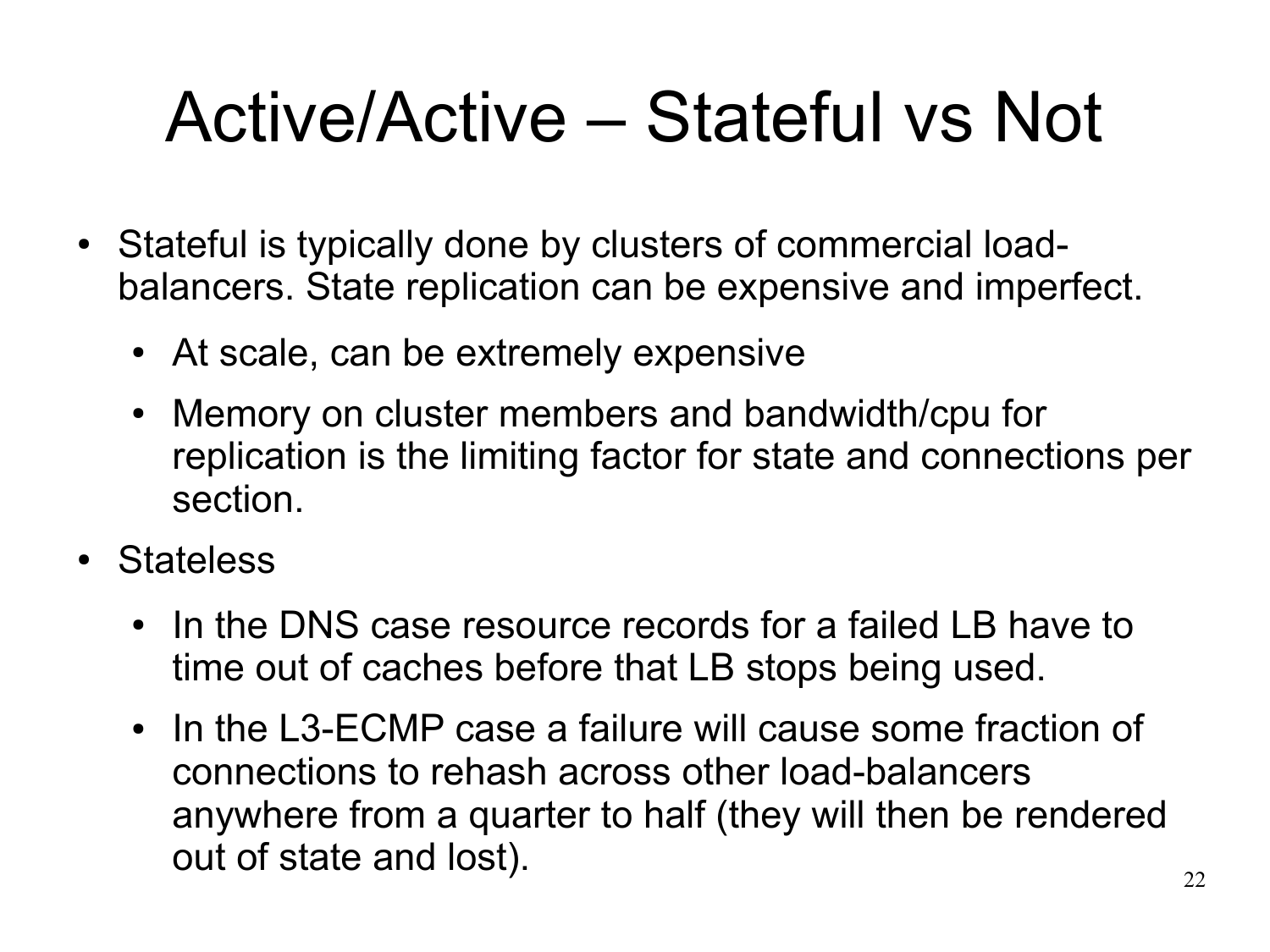### Our Exercise - HAProxy

- We're going to deploy HAProxy to load-balance connections to two http servers.
- HAProxy can do L4 (any TCP) or L7 (HTTP) load balancing
- We're going to do L7, this allows us to access http related features, including for example including a cookie.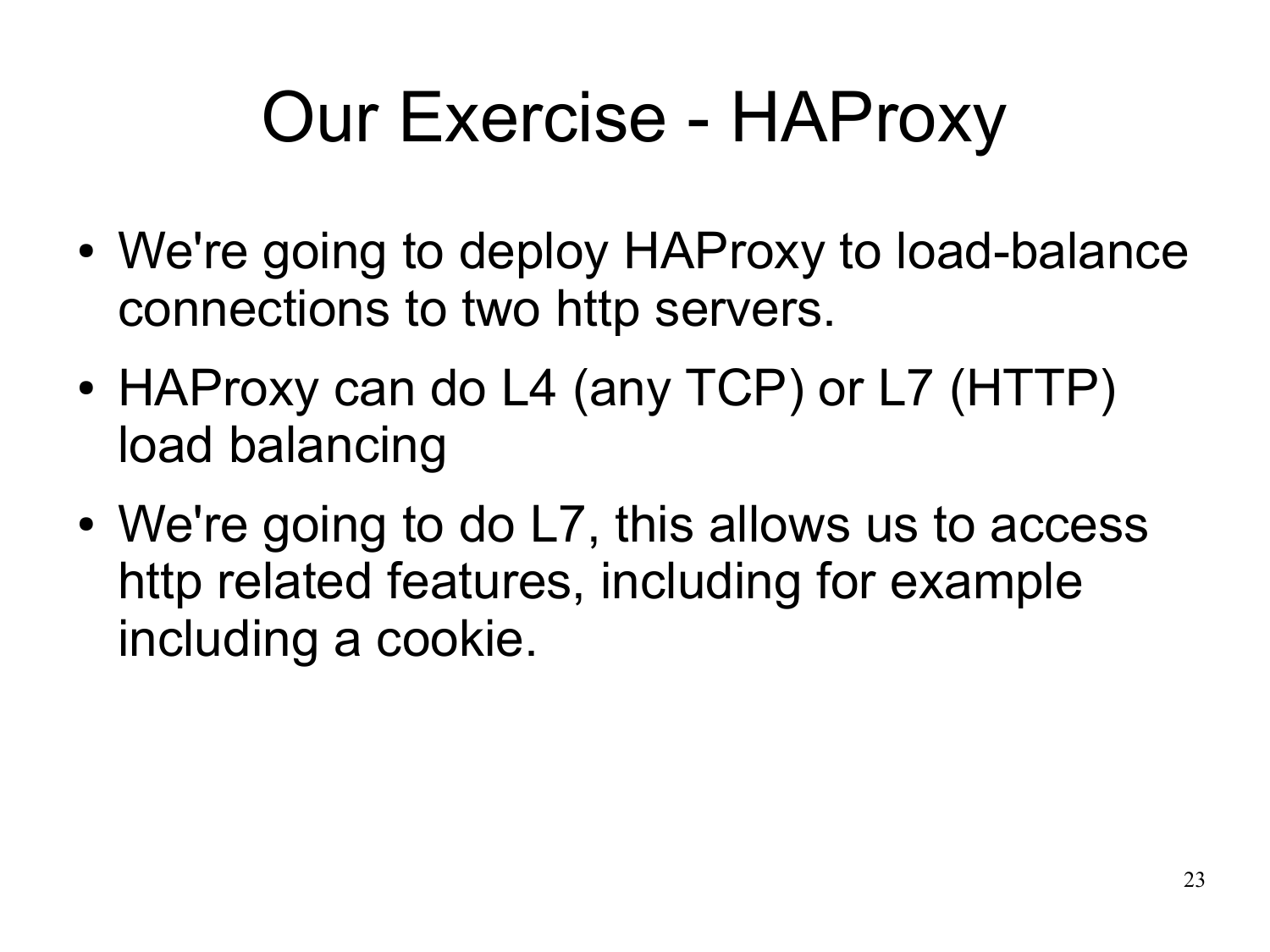## HAProxy vs NGINX

- $\cdot$  L4 vs L7
- HAProxy can load balance anything over TCP or do L7.
- NGINX is L7 only (HTTP(s) and IMAP/POP3).
- SSL
	- HAProxy doesn't support (can't only treat as TCP)
	- NGINX does, so cookies for example can be parsed, can be used for SSL offload etc.
- Model
	- HAProxy is threaded, effectively allowing it to engage multiple cpus in the activity.
	- NGINX uses an event driven single threaded model.
	- Both have merit, HAProxy is probably more scalable.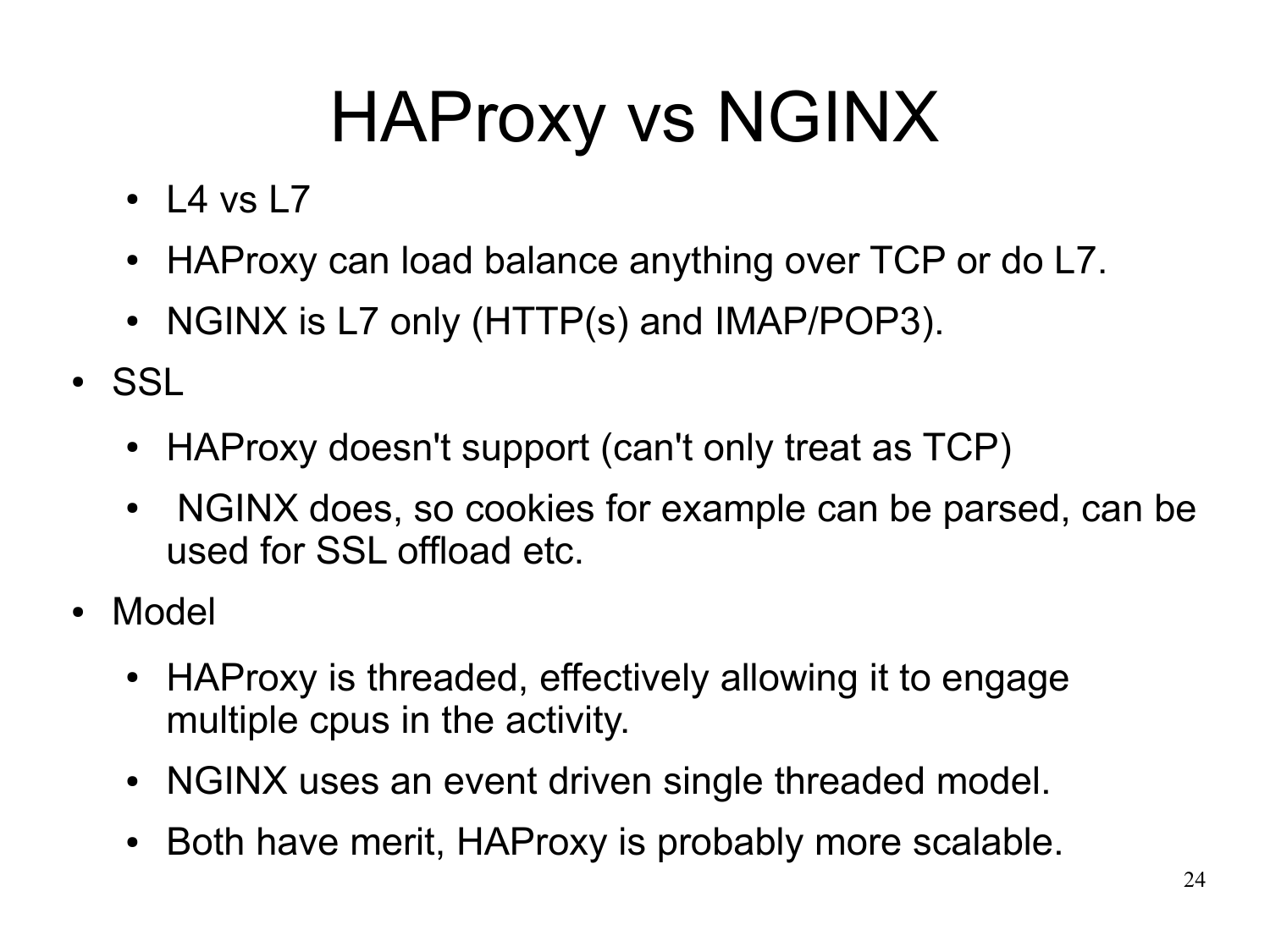### Goals

- 1)Install and perform a basic configuration of HAProxy.
- 2)Configure two additional webserver instances on alternate ports in Apache.
- 3)Demonstrate load-balanced-http connections between them.
- 4)Log X-Forwarded-For.

5)Bonus: use a cookie to pin a requesting host to one server or another.